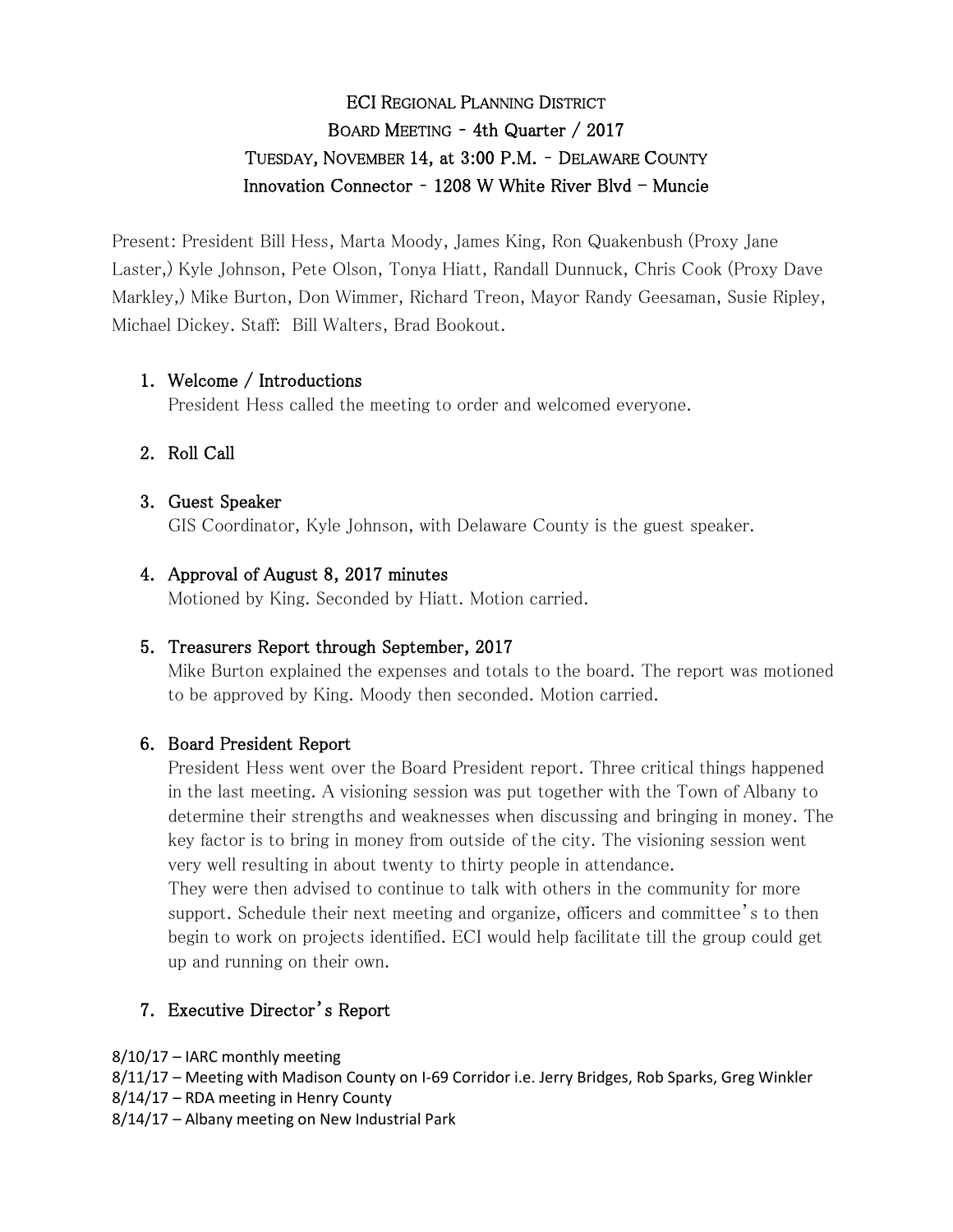8/15/17 – Internal Control Committee meeting for IARC

8/21/17 – Attended meeting with Italian company interested in Region.

8/23/17-8/24/17 – Attended Micro-paving training at Delaware County

8/24/17 – Attended meeting in Gaston on USDA Grant

8/28/17 – Meeting in Fairmount on old High School building

8/29/17 – Meetings with the City of Noblesville and the Hamilton County Commissioners on Joining the I-69 Corridor.

9/1/17 – Closed on Daleville RFP

9/5/17 – Assisted Gaston and Delaware County in the I-69/St. Rd. 28 TIF District creation.

9/6/17 – Met with Herman Kittle on possible housing developments in both Daleville and Portland.

9/7/17 – Held Grant County Road show in Marion

9/11/17 – Attended RDA meeting in Henry County

9/12/17 – Opened RFP on Gaston grain elevator. Awarded to Evan Jackson Racing Engines.

9/18/17 – Presented to the Grant County Commissioners

9/19/17 – Met with **Phoenix** Investment and Yorktown officials relating to next steps on the Marsh warehouse.

9/20/17 – Attended the Shaffer Academy Leadership Challenge course.

9/25/17 – Attended Gov. Holcomb's IEDC update at BSU.

10/3/17 – Met with representatives of AMA in Muncie and discussed possible DOD grant.

10/5/17 – Accompanied Jessica Towers of IEDC on a community tour.

10/9/17 – 10/12/17 – Attended AIM Summit in Evansville and IARC meeting.

10/16/17 – Held first meeting with Heather Tucker, re interest in Daleville redevelopment.

10/17/17 – Held meeting with Albany officials on redevelopment of restaurant.

10/17/17 – Held Albany Road Show.

10/18/17 – Attended Shaffer Academy on The 7 Habits of Highly Effective people.

10/22/17 – 10/30/17 – Attended meetings in Italy for business development in Delaware County.

11/3/17 – Follow up meeting with Heather Tucker and Building owner on possible build out of a location in Daleville.

11/8/17 – Attended IARC Annual Conference.

#### 8. New Business

## a. Heartland I-69 Corridor Committee / EDA Economic Impact Grant

Brad Bookout, Bill Walters and the Washington Staff met with Pam Fisher from INDOT. Pam has agreed to put a member of INDOT on the steering committee. Bill Walter's goal after the meeting is to go to the counties and meet with county commissioners to present the resolution for approval to form the committee and identify representatives from each of the participating municipality's.

## b. Albany EDA Road Project

Working with Washington lobbyist; applying for 50% of funding for the road from state highway to AquaBounty. Proposal has been sent to the EDA. Follow up conference call to come soon.

## c. Albany Visioning Session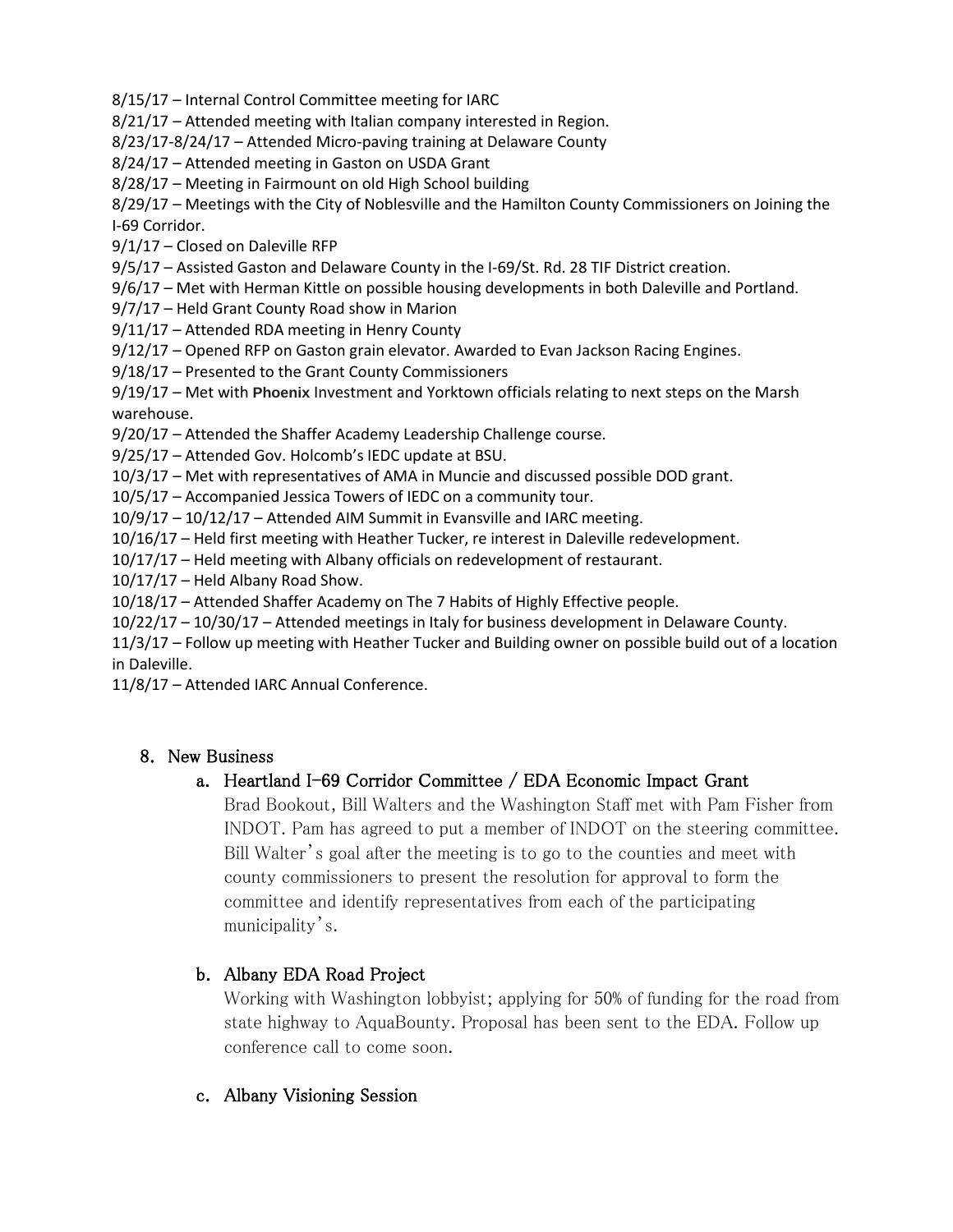Bill Walters, Brad Bookout and Bill Hess met with several members of the Albany community and held the first visioning session. Attendance was good with approximately 25 of the town's residents. An open discussion took place identifying their strengths, weaknesses and opportunities of the town. Conclusion: It is recommended that the participants of the Town Visioning Session reconvene the participants for a second follow up meeting. All participants of the first meeting should invite other members of the community in an effort to build enthusiasm. At the next meeting, the group should consider electing a chair for the meeting to assist in keeping the meeting on task. The session should stay on task and identify teams or committees to work on each of the identified opportunities worthy of further consideration. The meeting should not last more than one and a half hours. At the meeting, subsequent follow up monthly meetings should be planned for each of the teams or committees to report their progress back to the group.

#### d. Eaton RFP

Eaton RFP has a file objection. Filed 10/27/17 – reached out to attorney for meeting. Walters did not accept meeting due to the "same game" that he has been "playing" for three years. Walters reached out to Mathewson Law, PC (ECIRPD's attorney) to find out what he wants before meeting with him.

## e. Delaware County Ohio St. RFP

Ohio Street – got the notification today. Attorney will be moving on with deed and quiet title. 2-3 weeks for closing.

#### f. Lobbyist update on Portland

No report. Lobbyist were in communication with Mayor Geesaman.

#### g. Community Crossing Grant – Swayzee, Daleville, Selma

Two of the three grants have been successful. Swayzee – \$75,000 Selma - \$225,000. Daleville – Denied because of money awarded last year

#### h. Quarterly meeting dates for 2018

February 20th, May 15th, August 7th, November 8th

## 9. Old Business

a. CEDS Update